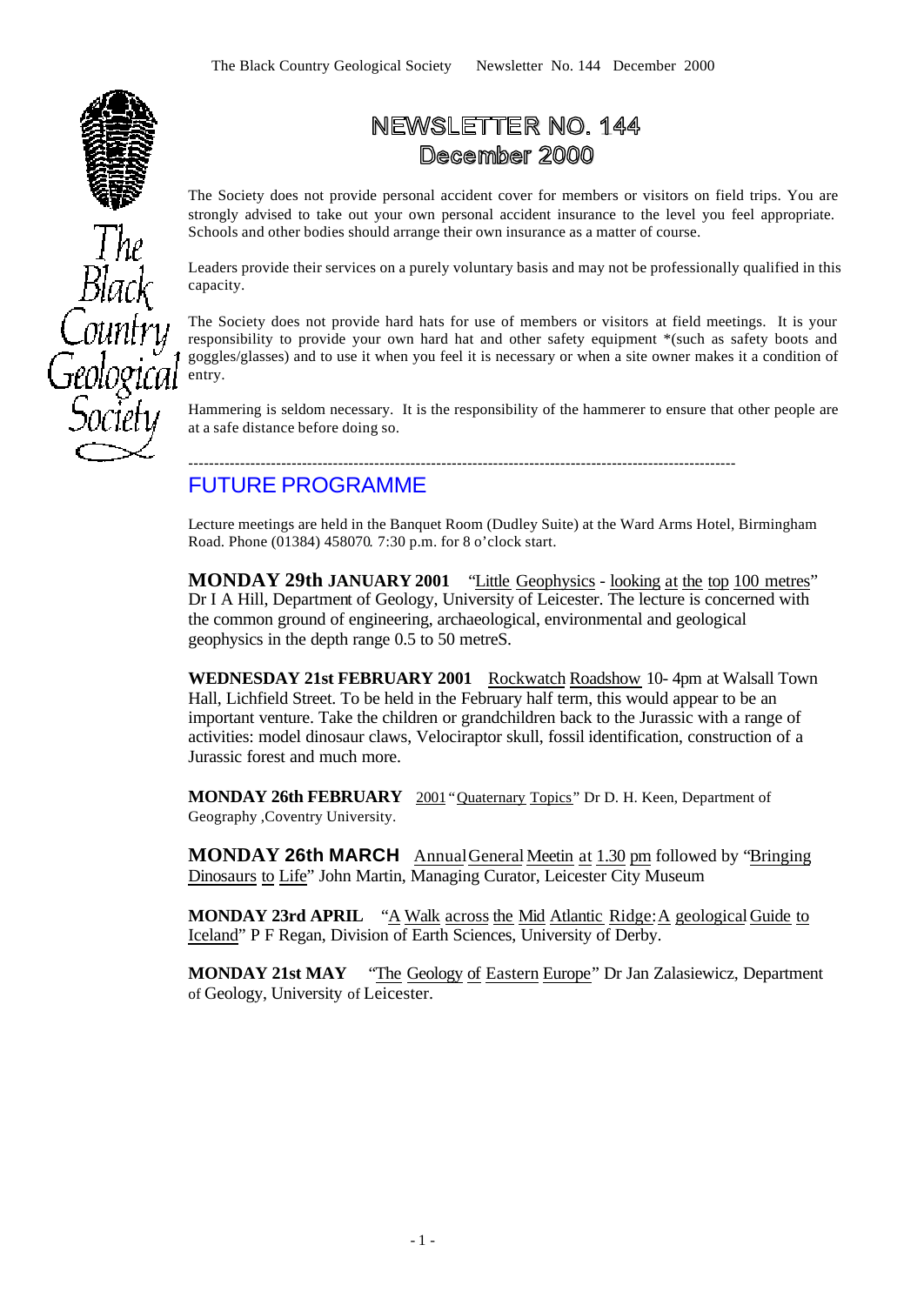### **BCGS 25th Anniversary Lecture 25th Sentember 2000: 'Birmingham's Aquifers and Sustainability'. Professor Mackay, Head of the School of Earth Sciences and Professor of Hydrogeology, University of Birmingham.**

In the course of the evening, Professor Mackay wore both his hats. He opened with a mini-lecture on the trends in the School of Earth Sciences and explained that the School offers six undergraduate degrees, two of which are Applied Geology and three combined degrees. There are three Applied Postgraduate Courses and research is organised into three Groups: Palaeobiology , Hydrogeology, and Tectonics and Basins. The perceived need of Universities to become more independent of State funding has fomented changes: the advent of powerful computers coupled with industrial requirements, for example in the search for petrochemicals, has resulted in a shift in the work of the Tectonics and Basins Group from observational Geology to modelling structures. The Palaeobiology Group has relevance for work in Genetics and the sphere the Hydrogeology Group was clearly demonstrated in the main body of the lecture.

As Professor of Hydrogeology he addressed the formal title of his lecture, changing patterns in the groundwater over the last two hundred years and of recharge over the complexly varying surface of the Birmingham area, substantiated by an exposition of the methodology applied by the School's Hydrogeology Research Group in their current study. Apart from numbers along parameters of graphs shown, Professor Mackay honoured his promise to banish mathematics from his talk.

Groundwater levels are rising in Brum because of decline in both groundwater abstraction and industrial use. An estimated 100 million cubic metres of water per annum could be available for abstraction if the water could be selectively extracted. The surface waters have been degraded by many pollutants including sodium hydroxide, sodium chloride, phosphates, nitrates, oil, wood preservatives, pesticides, detergents, surfactants and dispersants, a "nasty cocktail of chemicals", at greater depths there should be clean water. Unfortunately, extracting and using this clean water might cause the ingress of fouler water from above. Thus it is necessary to understand the vertical exchanges which take place and how different rates of drawing water affect leaching and chemical exchanges between different depths. What has been attempted has been an elucidation of flow pathways in textured porous rocks as well as quantification of micro-scale geo-chemical variations in and between sedimentalogical facies and their impact on the large scale rock/fluid/solute interactions.

Over the last ten years there has been little reduction in pollution levels in boreholes. 40% of identified pollutants still exceed World Health Guidelines for drinking water. In the seventies and eighties increases in the acidity of the groundwater speeded the dissolution of metals. However as the ph becomes more alkaline with time due to calcite dissolution, within fifty metal levels are expected to plummet. (Localised high density pockets are likely to remain in geo-cul-de-sacs by-passed by the main flow.)

The URGENT (Urban regeneration) project being undertaken by the University aims to produce models to simulate the evolution of the complex groundwater system which lies beneath Birmingham. The study investigates the sustainability of using Birmingham *aquifer.*

Modelling requires very detailed surface mapping using all available information sources. Different surfaces have different recharge potentials and chemical environments. Urban recharge systems receive direct precipitation, indirect recharge from rivers, canals, main sewers, septic and storage tanks and also water from deep percolation. Potential Recharge equations have been generated and the drainage characteristics of the soil is investigated with reference to hydrological soil group mapping to estimate the rate of potential recharge that will take place. Variations in drift geology naturally affects rates of recharge. Groundwater flow to the River Tame is very heterogeneous: there are areas of high flow where the system gets flushed out rapidly and areas where flow is very sluggish and where pollutants get trapped.

Having predicted the average movement of water and pollutants through the system the researchers attempt to refine the model, The Triassic san one is fractured. The chemical environment and exchange capacity within the system and also the extent to which fluid flow is controlled by fracture or by creep through the matrix must be investigated. Effects on flow brought about the frequency of fractures can cause water to by-pass the chemical processes that could occur in the main body of the rock.

The Research Group is a studying the speed and nature of fluid and contaminants movements on a smaller scale. Five boreholes were drilled outside of the School of Earth Sciences Building on the University Campus under whose lawn were placed 250 mo isture electrodes to measure water infiltration, (despite a potentially NIMBY attitude of theUniversity Estates Management!) The chemistry and mineralogy of the rocks in the borehole were logged as was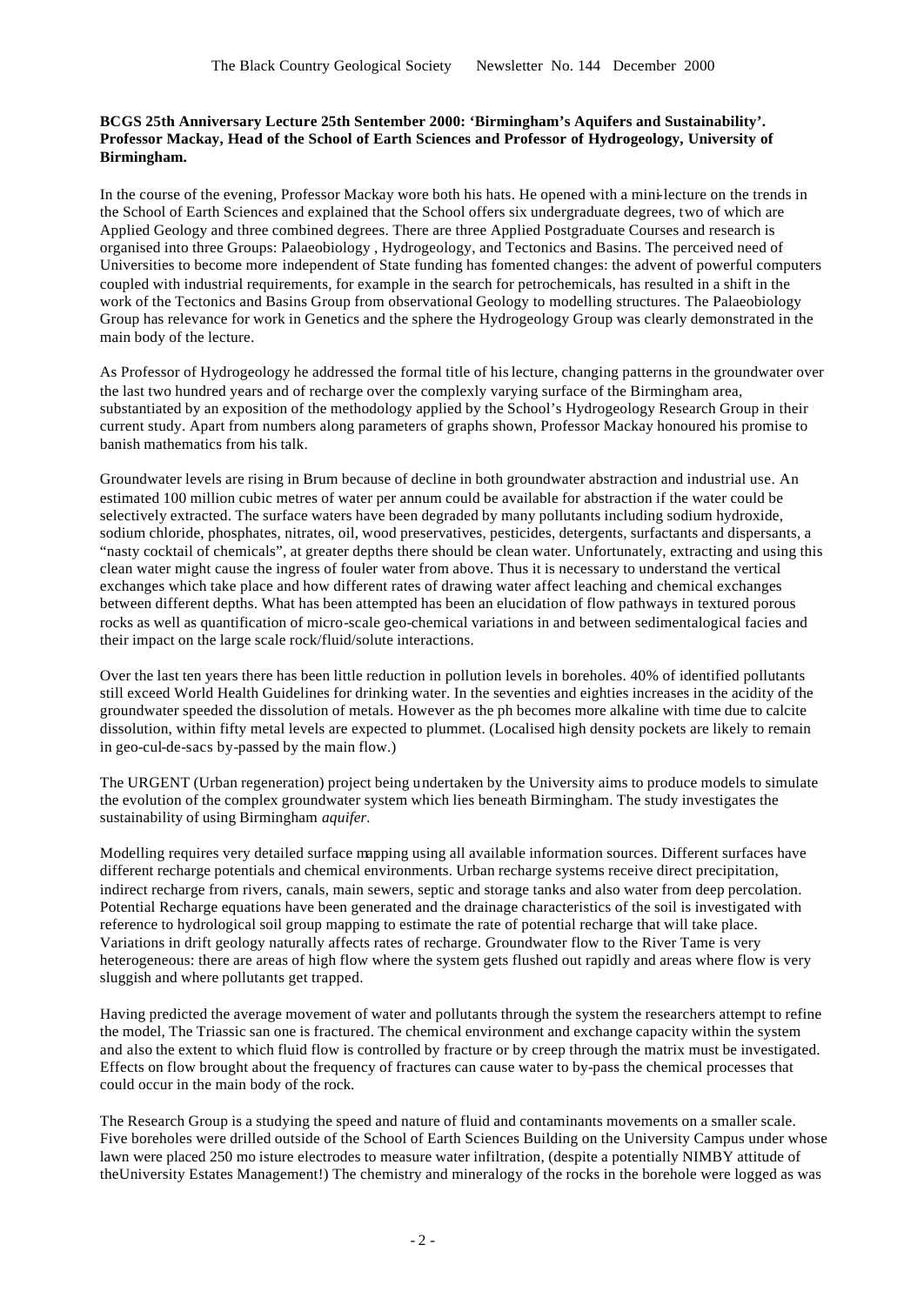the distribution of fractures. The low permeability of the beds of mudstone received special consideration in that they influenced the choice of depths at which readings of water pressure were made and 'where discrete water samples were taken in order to make measurements of the tracer compounds which had been injected Tracer tests monitored the horizontal and vertical flows. (Environmental regulations restricted the options of tracer compounds which could be used for flow tracing.) Cases cited were injection at 46 metres with sampling for detection at 52 metres. Surprisingly it was found that flow down through four metres of mudstone was registered after 45 minutes, clearly suggesting the existence of rapid flow through vertical fractures in the mudstone. Most diffusion appears to be fracture to fracture. We were shown printouts of analyses and graphs only a few days old, of readings from the work done at boreholes. Basically the research has shown that even the clay beds in the sandstone aquifer can pass water vertically and quickly. They are not the good 'seals' that they were thought to be.

Today less pollution is getting in to the system as new clean technology replaces the older industries. But the legacy of the past is there. Remediation has not yet had a major effect on contaminant levels in the aquifer. The pollutants have been there for 50 years. They have reached remote crevices and 'will flow back slowly. Restoring to health the Birmingham aquifer is a big job. It took fifty years to get the pollutants in. It will take fifty years to get them out.

### CL.F.M, K.MA. & G.W.

### **23rd October Volcano: "Subaerial and Submarine Volcanic Phenomena" Dr P. Floyd. Department of Earth Science, Keele University.**

To set the scene for this complex topic Dr floyd began by emphasising the significance of impacts in the early generation and storage of thermal energy within accreting planetary bodies, which has been sustained by ongoing radioactive decay, particularly of heavy radionuclides (U & Th). An Important aspect of this heat generation was internal melting, which along with density differentiation gave rise to a layered (core, mantle, crust) structure. Volcanic eruptions provide the only direct knowledge about the chemical nature of the Earth's interior to a depth of up to about 200 km. Greater depths can only be probed using geophysical techniques.

Alter generally reviewing volcanicity ova the Earth's surface (Ring of Fire, Island Arts, etc.), Dr Floyd described the various types of volcanic activity which he then went on to rationalise in terms of relief & fissure type; depth of magma source; lava viscosity, composition & volatile content as well as violence of eruptions: -

**1. Shield Volcanoes** (e.g. Hawaii) generally erupt vast amounts of low viscosity, fast flowing, basaltic (i.e. low silica) lava mainly from multiple fissures, quietly at 900-1150C. The succession of thin lava flows may cover vast areas up to 100 km. in diameter and often present a stepped profile (Trap basalts,2.. die Treppe=stairs) against the horizon. 'Aa' type lava contains little gas, hence flows relatively sluggishly and cools to firm a sharp, clinker crust beneath which a low density porous, vesicular basalt is often to be found. 'Pahoehoe' lava flows, on the other hand, contain a high % volatiles and therefore have a lower viscosity. These faster flowing lavas usually form a glassy veneer which "freezes" to form characteristic shiny "rope-like" shaped surfaces. In massive flow situations the thick lower, insulated, sections may develop 3D-columnar jointing -sometimes curved due to uneven cooling. These mafic (basic) basalts probably originate in the upper mantle as deep "mantle plumes" which migrate, if at all, very slowly compared to rates of plate migration. This explains the link in the Hawaii Chain (HC). As the plume source slowly depletes so the chemical composition of the basalt gradually changes- as is also found along the length of the 'HC. When the plate carrying the volcanic vent has migrated well beyond the influence of the essentially static mantle plume so that its supp1y of molten magma has become cut off the area around the central vent then collapses to form a caldera several km. in diameter (e.g. Crater Lake in Oregon).

**2. Acidic (silica rich) Volcanoes** produce slow flowing viscous Al/Si rich lavas which give rise to high steep sided (strato) volcanoes (e.g. Mt Fuji.) which comprise alternating layers of tephra (solid ejecta) and solidified lava usually with the well defined vents close to the summit. They occur where ocean crust is being subducted under continental crust into which the Al/Si rich solidifying magma rises, cooling slowly, to produce porphyritic granite plutons to be eventually uncovered by later erosion and weathering processes (e.g.. Cornwall & Devon Tors). These eruptions tend to be explosive due to rapid early escape of volatiles (Mt. St. Helens) partly because of the sudden drop in external pressure. Vast quantities of particulate material may be ejected into the atmosphere and even into the stratosphere (e.g. Toba, Krakatoa) to cause short term global cooling.

**3. Intermediate (lsland Arc) Volcanism** occurs when ocean crust is subducted under another, colliding oceanic crustal plate, producing a mid-ocean arc of islands (e.g. Caribbean, Indonesia etc.) which may develop and eventually merge to produce a mountain chain like the Andes. The intermediate andesitic lava which is produced often contains Na-rich plagioclase and Mg-rich pyroxene phenocrysts but no quartz.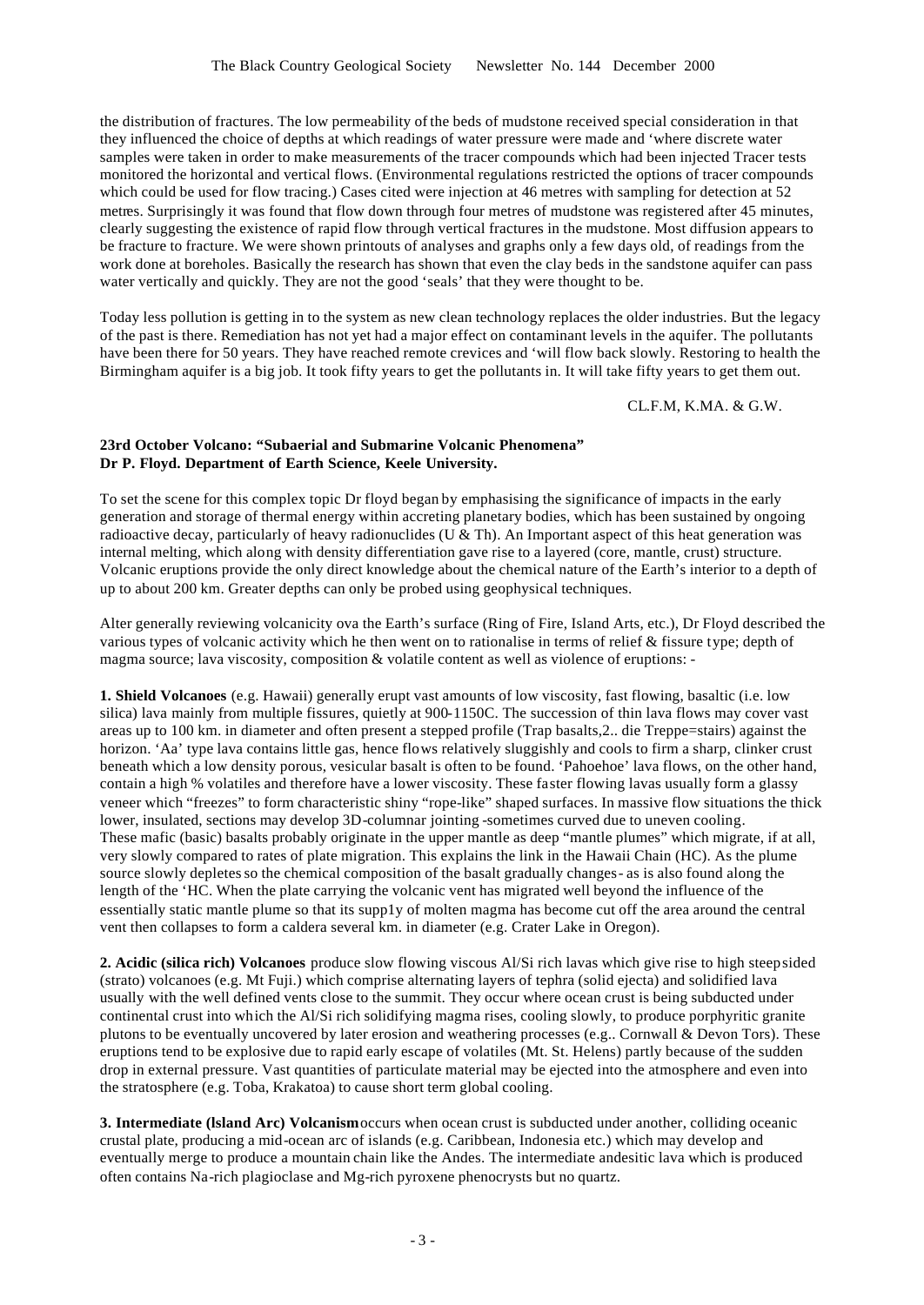**4. Mid Ocean Ridge Volcanism** occurs what plates are moving apart. Ocean crust is stretched, uplifted and is consequentially thinned. Hot, molten material from the mantle wells up to fill this growing shallow "dome" and creates new lithosphere by squeezing red-hot basaltic magma directly into the seawater (rather like toothpaste!). A glass skin forms immediately around the still molten basalt to form a pillow lava pile (e.g.. Anglesey) which defines a constructive plate margin. Iceland is unique in being a section of MOR which just happens to coincide with a mantle plume and consequently is above sea-level.

**5. Black Smokers** are probably not true volcanoes. They represent networks of ocean floor water conduits through which hot (<300C) saline water continuously circulates scavenging heavy metals from within the ocean bed. The Cu/Zn/etc. metal rich concentrate is ejected into very cold sea bottom water where the metals slowly accumulate as insoluble sulphide deposits. Black Smokers also represent a curious biological niche in which novel lifeforms can exist which do not seem to depend at all upon standard photosynthetic processes.

**6. Continental Volcanism** Hot spots (see 1) can occur under continental crustal regions, causing uplift and "doming" (e.g. Afar Triangle). Eventually this distortion leads to cracking of surface rocks and the formation of rift valleys which might become embryonic spreading zones if accompanied by the extrusion of basaltic magma. When a spreading centre passes beneath a continent, a similar situation obtains. Again, if great volumes of molten basalt flood lowland regions, followed by uplift, Plateau Basalts are formed (e.g.. the Deccan)

### **Deep Ocean Floor Drilling Project**

Looking for magma/mineral sources in the oldest, (>200 Ma) known surviving section of ocean floor produced Cretaceous into Jurassic cores. One borehole entered a sea-mount containing pillows with associated glass shards, floor vesicular basalts as well as sane goethite which suggests the presence of "cold" smokers from Jurassic times.

### **Volcanic Activity in The Planets**

Finally Dr Floyd described sane examples of extraterrestrial volcanism. Olympus Mons on Mars is the largest known shield volcano with a diameter >700 km. with the caldera rim rising to a height of 23 km. above the surrounding plains This indicates a very thick (c. 400 km.) & strong lithosphere able to support such vast structuresoriginally overlying a huge molten source. This suggests Mars was a "one plate planet" with a mantle plume piercing a fairly immobile lithosphere. Venus on the other hand displays lower relief with evidence for lava flows and "raft"-like features in what seems to be a young structure. Venus has no impact craters which suggests the surface has probably been turned over many times during the last 4 Ga. Io, one of Jupiter's moons, about the same size as Mercury & Moon, manifests an active geology at low temperatures based largely on a covalent geochemistry. Io is dominated by many volcanic features including shield volcanoes with calderas which are also eruption centres with debris reaching >250 km., and what appear to be dark red lava flows of molten sulphur (melting point 1l5C) over a pale surface of volcanic ash. This "cool" volcanic activity is possibly derived from heat generated by gravity-induced internal friction by the huge mass of Jupiter.

Alf Cole

### **'Dudley Gathering' Joint meeting between the History Of Geology Group (HOGG) of the Geological Society of London and theBCGS. 13th to 15th October 2000, held at Dudley Museum**

About thirty society members and HOGG delegates gathered at Dudley Museum and Art Gallery in a convivial atmosphere on the evening of Friday 13th October 2000. This was a night of informal introductions over a glass of wine and a chance to see the trilobites on display and other exhibitions at the museum that was hosted by the society as part of our 25th year celebrations. A similar number gathered at the museum for the conference on the following morning to hear a varied programme of talks reflecting the great importance of the Black Country area in the development of the science of geology. Eminent speakers including Gordon Herries Davies, Hugh Torrens, John Fuller, Cohn Knipe and Michael Roberts were complemented by Alan Cutler and Graham Worton of the Society.

A very broad range of subject matter was presented. Among the topics discussed were; the histories of the Midland's geological societies, fortunes of Midland geological collections, journeys of discovery of geological greats like Adam Sedgwick and J Beete Jukes, and acknowledgement of the massive contribution of practical men such as Dud Dudley, James Ryan and Henry Johnson to the understanding of the Earth. This was a truly fascinating and inspiring meeting that pulled together the labours of workers in this area over a time span of more than 300 years. It was a humbling experience that testified to achievement in the face of great difficulties and often heavy human tragedy.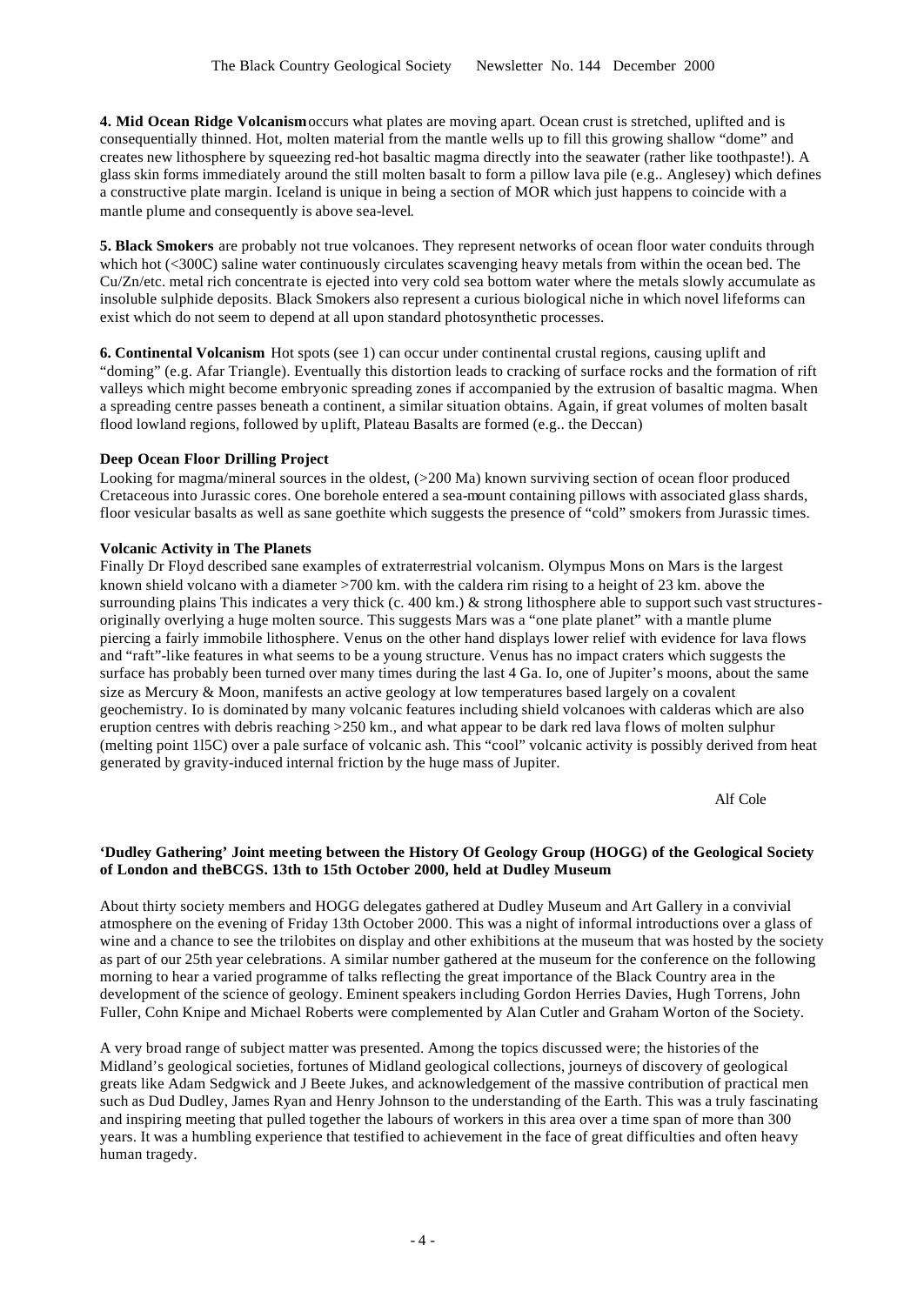Personally I felt that one of the most intriguing questions of the day was posed by John Fuller's paper. He showed that Dud Dudley bad published the first tangible geological map of the area around Dudley Castle in 1665 in his famous work on iron smelting Metallum Martis. John went on to ask the question, 'What was the Royal Society's demonstrator and an engineer with expertise in hydraulics doing down a hole on the edge of Dudley in 1712, forty seven years after the publication of Dud's work?' He proposed that they had been addressing a hypothesis that had been put forward to explain the structure of the Earth in 1695 by John Woodward. Woodward's theory was that the primaeval Earth had a solid surface and that within it was an abyss, which contained the ocean waters. These waters burst forth in an event he called the universal deluge where upon 'the earth was taken all to pieces and dissolved'. He further postulated that when it settled down again, the heaviest parts sank to the centre of the earth and the lightest parts settled lastly and were therefore on top. John suggested that the reason that these two men were down a hole in Dudley, logging a coal mine for the densities of the different beds of rock was to test Woodward's hypothesis. He believed that they had read Dud's work and selected the site because there was no better place available to test it!

A buffet lunch was provided by the society, and at the end of the lectures the group braved the rains and headed down to the Black Country Museum to be taken into the Singing Cavern by the Dudley Canal Trust to hear further recollections of Black Country geology.

Sunday 15th saw a field excursion to Wrens Nest to round off what was a wonderful weekend of events that will be long remembered. Many thanks are due to all those involved in the weekend and especially to Alan Cutler for organising the conference programme, displays and liaison with HOGG.

It is intended that the papers pres ented at the Dudley Gathering will be published as an millennium/anniversary commemorative volume in the near future. Work has already begun and it is hoped that this will be ready for publication in 2001.

Graham Worton.

(I am told that many letters have been received complimenting members of the society, and Alan Cutler and Graham Worton in particular, on the arrangements for and the success of the HOGG meeting.)

### **EDITORIAL**

In a few months time I shall have completed ten years as newsletter editor and feel that it is time someone else had the fun of the job. Yes, it really has been fun! Also I feel sure that many of us in time will receive our newsletter by e-mail. Perhaps the work of newsletter editor and website manager should be combined? Do any of our members have web-skills? Are any of our members willing to run our website? Amir Kanwar is asking this question. Also we shall need a new Field Meetings organiser at the AGM. Are there vacancies on the committee that you could fill? Please think about these matters and see if you can contribute.

### **CONSERVATION COLUMN**

Update on The Black Country Geological Society Collection About 350 specimens have now been given to the museum as part of the growing BCGS collection. The vast majority of this is from four engineering projects from which we were able to record and collect prior to loss of the sites. These are:-

Dibdale/Burton Road land reclamation site, Dudley which exposed a 20-40m section of the Middle Coal Measures strata of the area and yielded superb fish remains, plant and bivalve fossils of about 310 million years in age. Bowmans Harbour land reclamation site, Wolverhampton, which exposed a slightly younger Coal Measures sequence and also yielded fish remains, plain and bivalve fossils.

Step-pit excavations, East Wrens Nest, Dudley. During engineering works to re-open this mineshaft to the caverns Silurian shales of the Lower Elton Formation (formally the Ludlow Shales, circa 415 million years) was removed and has yielded a very diverse shelly marine fauna including trilobites.

Dudley College excavations at the centre of Wrens Nest Hill, Dudley. Shales from the Coalbrookdale Formation (formerly the Wenlock Shales~ circa 425 million years) were recorded and sampled yielding a rich fossil fauna particularly rich in corals.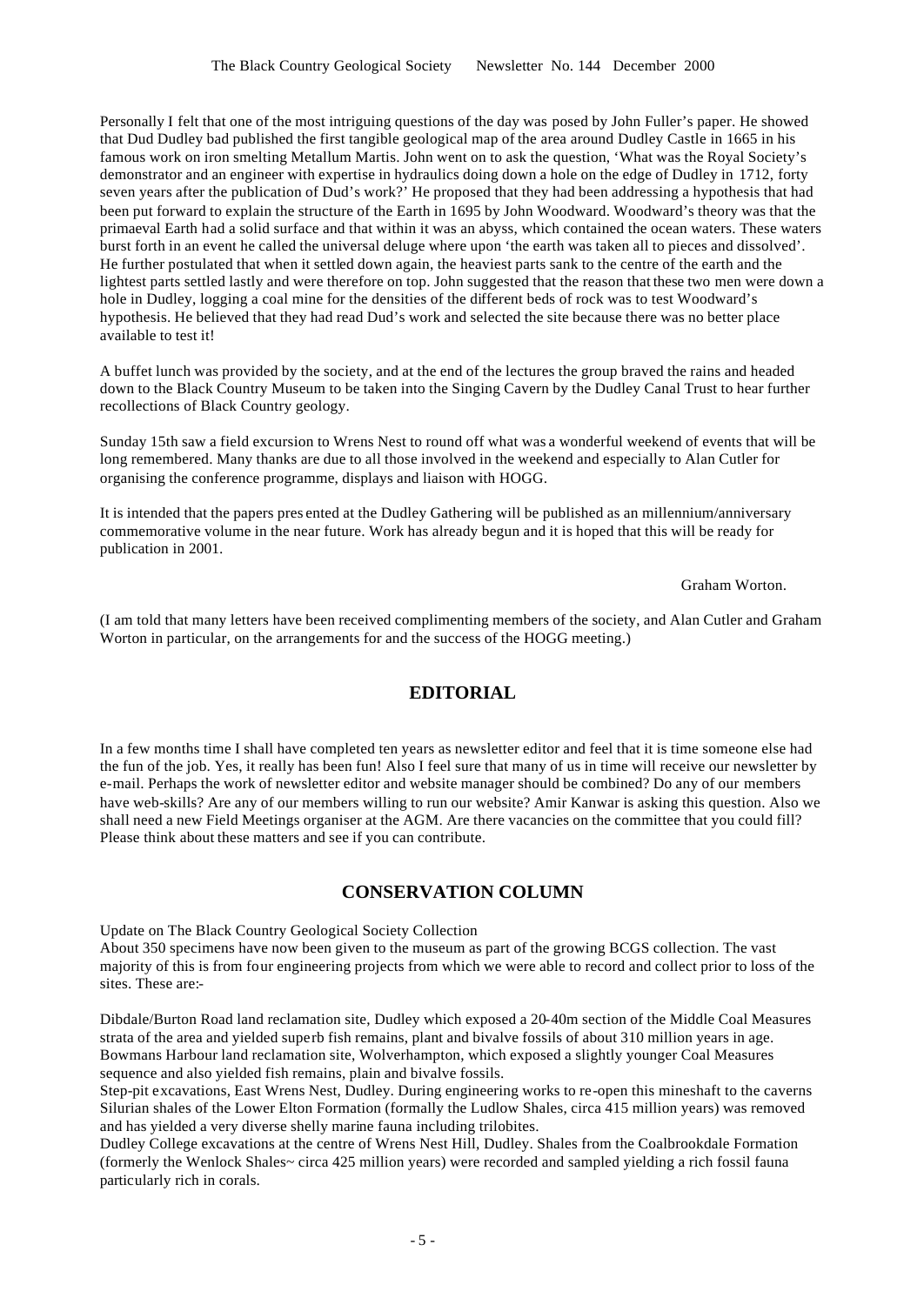In addition to the fossil material, a small but significant reference collection of local rocks collected during conservation work (site recording) carried out for Dudley MBC during 1998/9 is now held at the museum. This is by no means a comprehensive collection and any additional specimens of typical rock types from any locations across the Black Country would be very welcome.

Another particular collection that The BCGS membership could help with is that of building and monumental stones. If you have any samples of rough or polished stones commonly found in buildings around the area that you could bear to part with I'd love to hear from you. So if you have any good material that you think might be suitable for the BCGS collection please consider bringing it to one of our meetings or to the museum.

**West Midlands Regional Planning Guidance: Geological Conservation Policy** West Midlands Regional planning guidance, which must be used by all Local Authorities when drafting planning policy for their particular areas, is under review. Changes to this guidance will be made in the next 18 months. These changes will include (for the first time) consideration of geological sites across the region. The region includes the counties of the West Midlands, Shropshire, Staffordshire; Warwickshire and Hereford & Worcester. Geological sites are being considered under the policy concerned with regional environmental assets.

We have been providing information together with our neighbouring counties and English Nature to ensure that the great importance of this region's geology is properly considered. This is a very significant development for protecting and promoting our geological heritage to planning professionals (who often have little or no interest or knowledge in geology) and marks a real change in the thinking of those responsible for nature conservation through the planning system.

### **RIGS Handbook Update**

Two revised chapters of this have now been received from the Royal Society for Nature Conservation (RSNC). These update the list of contacts of RIGS bodies and also explain the planning process for those involved in trying to conserve geological sites. Eight more chapters are in their final draft and will be issued shortly. This is now a very comprehensive and useful document and a copy can be viewed at indoor meetings or at Dudley Museum. Copies are available from Ruth Capper at RSNC at £20. Until next time... Graham W

## **NEWS IN BRIEF**

**New Members**

King Edward VI College Stourlridge.

### **University of Nottingham School of Continuing Education Residential Field Courses:**

Geology of the Three Peaks of the South Pennines (Kirkby Lonadale) 27-29 April & 29 April - 1 May2001 Landscape Evolution in Norfolk 8-10 June 2001

Geology and Flora of Western Ireland (S. Mayo, Connemara and the Burren) 19-25 May & 26-1 June2001 Geology in Fife and Angus 7- 12 September & 13- 18 September 2001

Study Tour of New Zealand February 2002

Details of all the above from Kathy Flewitt, Special Programmes, School of Continuing Education, University of Nottingham, Jubilee Campus Nottingham, NG8 IBB

### **Volunteers wanted**

Paul Smith is asking for volunteers to help him open the Lapworth Museum at Birmingham University on Saturdays. Volunteers would be required to help for one Saturday per mo nth. Contact Paul Smith on 0121 41444173

Editor Hon. Secretary K. M. Ashcroft Dr Sarah Worton,